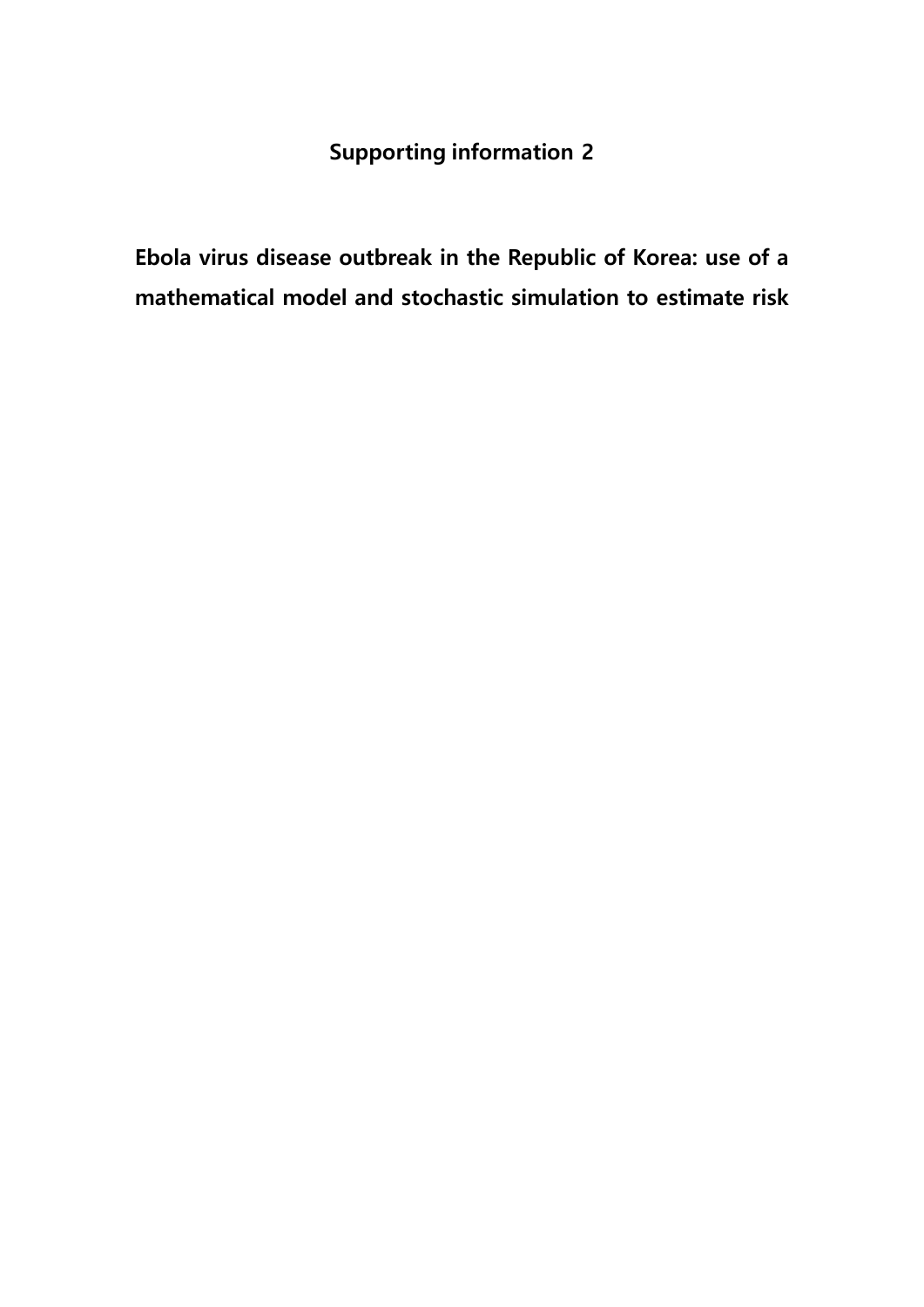## Data

To perform the parameter estimation of the model, data from the first case of mortality, on May 25, 2014, until the last reported case, May 11, 2015, have been utilized from the WHO's patient report data of the 2014 West Africa Sierra Leone EVD [2, 3]. The total population data of Sierra Leone were obtained from the population records of the 2014 Worldometers, and the corresponding datasets used were obtained from the estimated sums of the CHO/CHA, Env/public health, nursing, midwife, other allied health, medical officer, and nurse specialist data of the Sierra Leone government to apply similar criteria to the Korean healthcare worker data [12, 13].

The records for community population and healthcare professionals in Korea were obtained from the total figure of healthcare workers (doctors and nurses) per 10,000 people in the annals of the Korean Statistics Bureau and Ministry of Health and Welfare, respectively [7, 8].

## Mathematical model

One of the significant transmission routes of EVD is known to be the infection of medical staff who have frequent contact with patients, and the transmission by the infected staff. Therefore, this study divided the entire population into a healthcare worker (HCW) group and the community (C) group to consider the heterogeneity of. After dividing the population into the HCW and C groups, each group was subdivided into the Susceptible (S), Exposed (E), Infectious (I), Hospitalized (J), Isolationtreated (Q), and Recovered (R) groups. During the isolated treatment period following the confirmed diagnosis, it is assumed that no spread of infection would occur. Since the J and R groups in the HCW and C groups have the same behavioral patterns, contact rates, and rates of transmission, they were not divided further into medical and non-medical groups. Figure 1 shows the flow of spread of EVD, and light blue color was used to demarcate the areas of the hospitals from the local community.

To establish the mathematical model of Korean EVD, the Western African EVD epidemic model (refer to supplemental data) from the 2014 Sierra Leone data was modified to fit the circumstances of the Korean healthcare system. Firstly, unlike Western Africa, where infection from the funeral customs was an important route for spreading, it was assumed that the Korean healthcare environment would not lead to infection through contact with the bodies of the deceased. In addition, all patients with EVD symptoms were assumed to be hospitalized and isolated. The duration from the day of onset of EVD symptoms to the day of hospitalization and isolation periods was set with reference to cases imported into the USA.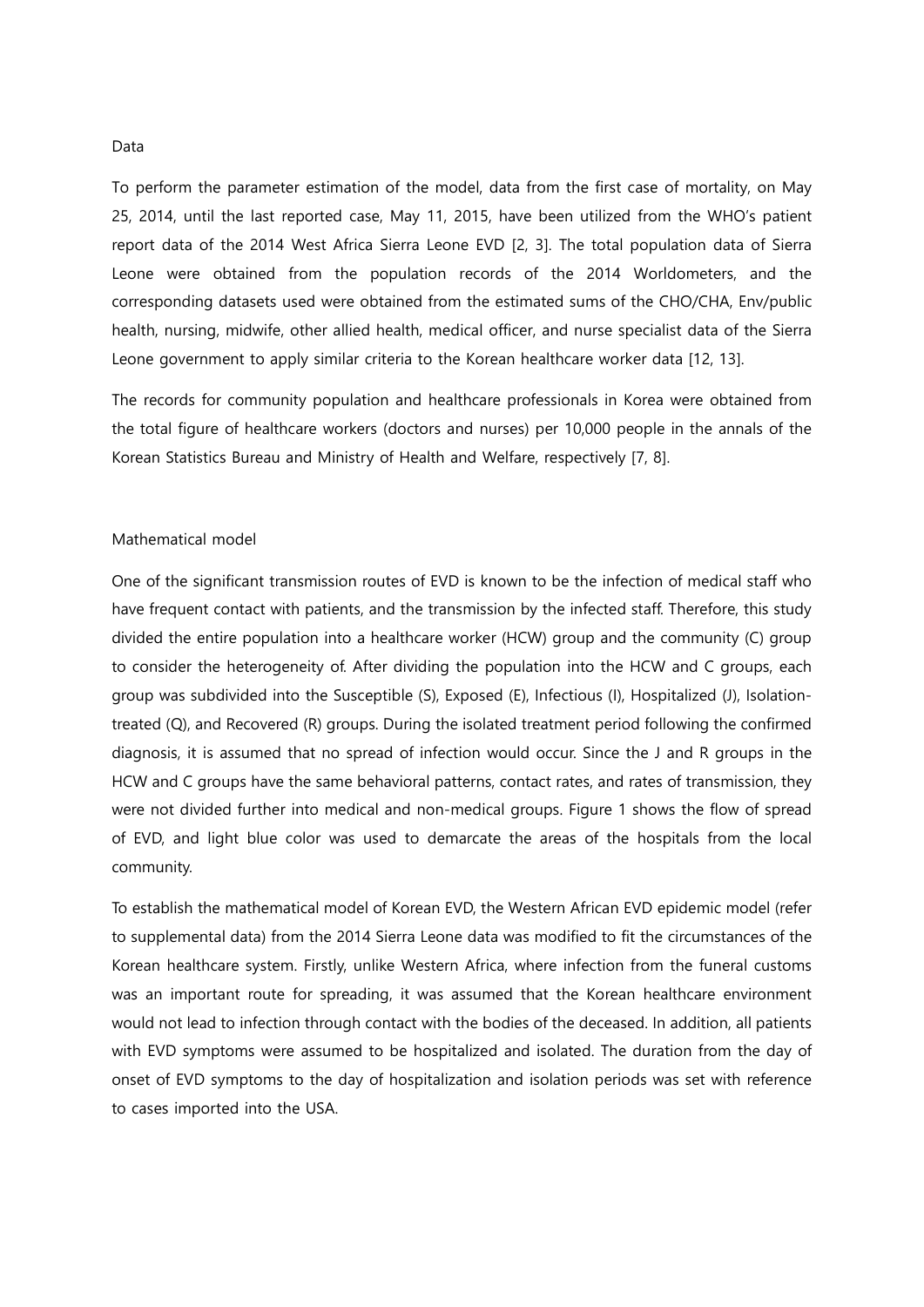

Figure 1 Flowchart of EVD model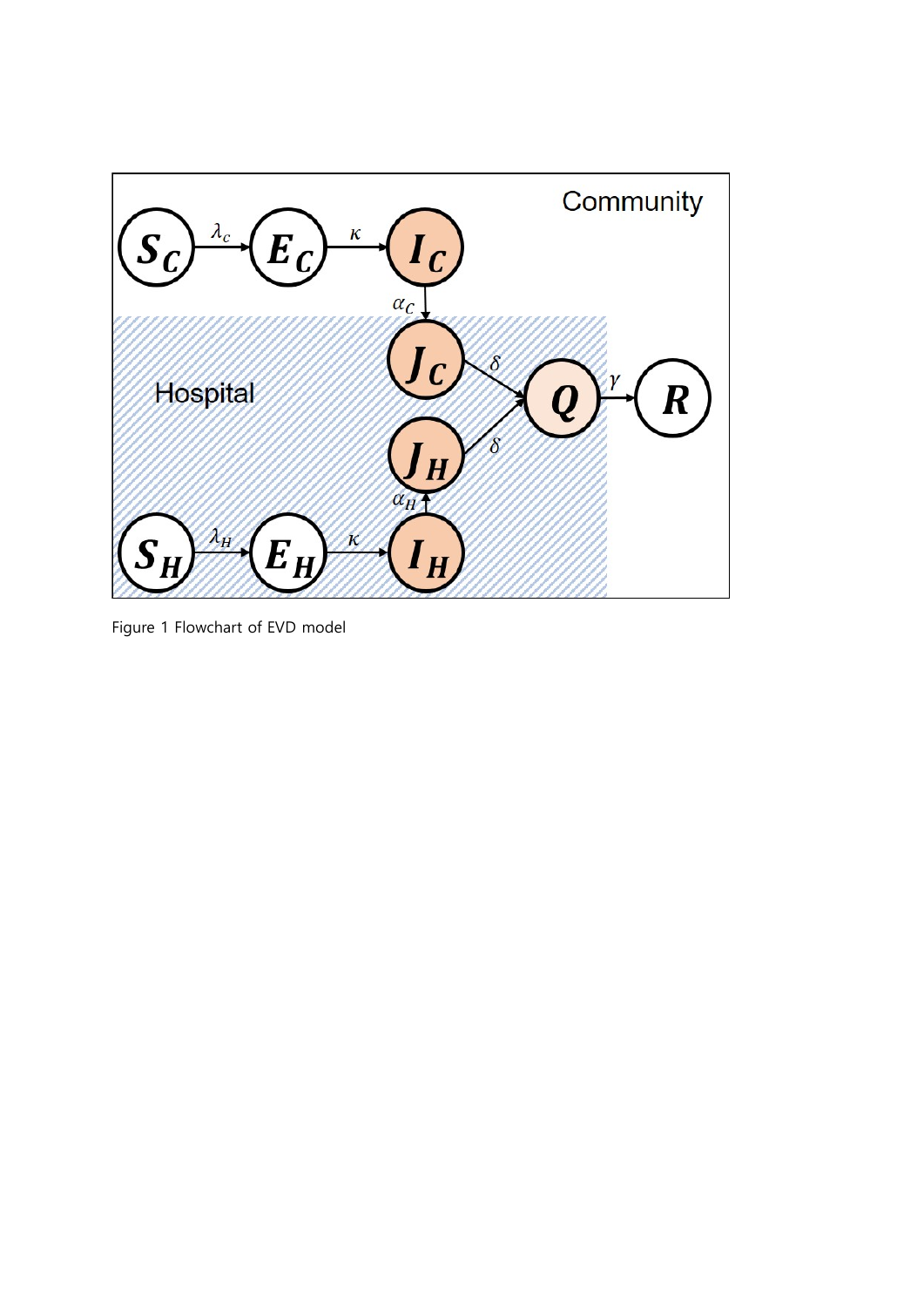The S group, which has never contracted Ebola virus, is exposed to the virus through infected and hospitalized patients. It has been hypothesized that the spread of virus would be different depending on whether the infected and hospitalized patients are local community members or healthcare workers. The subscripts of each item, H and C, indicate the healthcare worker group and community group, respectively. The model constant  $\beta$  specifies the rate of transmission of infection, and the subscripts onto  $\beta$  demonstrate the route of transmission. For instance,  $\beta_{CH}$  refers to the rate of spread in the case where infected persons from the community spread the virus to healthcare workers. The λ was set by combining the different rates of infection from each group. Patients exposed to the virus become infected and can propagate the virus following a certain period. The constant  $\kappa$  is the rate of progression in the symptom onset of EVD, and  $1/\kappa$  signifies the mean latent period of EVD. Patients with the onset of symptoms will be hospitalized after a certain period of time. The rate of hospitalization of infected patients is indicated by  $\alpha$ , and  $1/\alpha$  is the average duration from onset of symptoms to hospitalization. Hospitalized patients become confirmed EVD cases through confirmatory diagnostic testing, and it is assumed that confirmed EVD patients will be isolated thereafter. The ratio of hospitalized patients to be isolated after confirmed diagnoses is defined as constant  $\delta$ , and  $1/\delta$  is the average duration of hospitalized patients to be isolated after their confirmed diagnoses. The constant  $\gamma$  indicates the recovery rate of the isolated patients, and  $1/y$  signifies the mean isolation period for recovery. It is presumed that after the patients have been isolated, no further propagation can occur to susceptible patients. The mathematical model of the spread of EVD infection is as follows:

$$
\frac{dS_C}{dt} = -\lambda_c S_C, \qquad \frac{dS_H}{dt} = -\lambda_H S_H,
$$
\n
$$
\frac{dE_C}{dt} = \lambda_c S_C - \kappa E_C, \qquad \frac{dE_H}{dt} = \lambda_H S_H - \kappa E_H
$$
\n
$$
\frac{dI_C}{dt} = \kappa E_C - \alpha_C I_C, \qquad \frac{dI_H}{dt} = \kappa E_H - \alpha_H I_H,
$$
\n
$$
\frac{dJ_C}{dt} = \alpha_C I_C - \delta J_C, \qquad \frac{dJ_H}{dt} = \alpha_H I_H - \delta J_H,
$$
\n
$$
\frac{dQ}{dt} = \delta (J_C + J_H) - \gamma Q,
$$
\n
$$
\frac{dR}{dt} = \gamma Q,
$$
\n
$$
\lambda_C = \frac{\beta_{CC} I_C + \beta_{HC} I_H + \beta_{JC} (J_C + J_H)}{N},
$$
\n
$$
\lambda_H = \frac{\beta_{CH} I_C + \beta_{HH} I_H + \beta_{JH} (J_C + J_H)}{N},
$$
\n
$$
N = S_C + E_C + I_C + J_C + S_H + E_H + I_H + J_H + Q + R.
$$

The definition and values of the parameters in the spread model of Korean EVD are shown in Table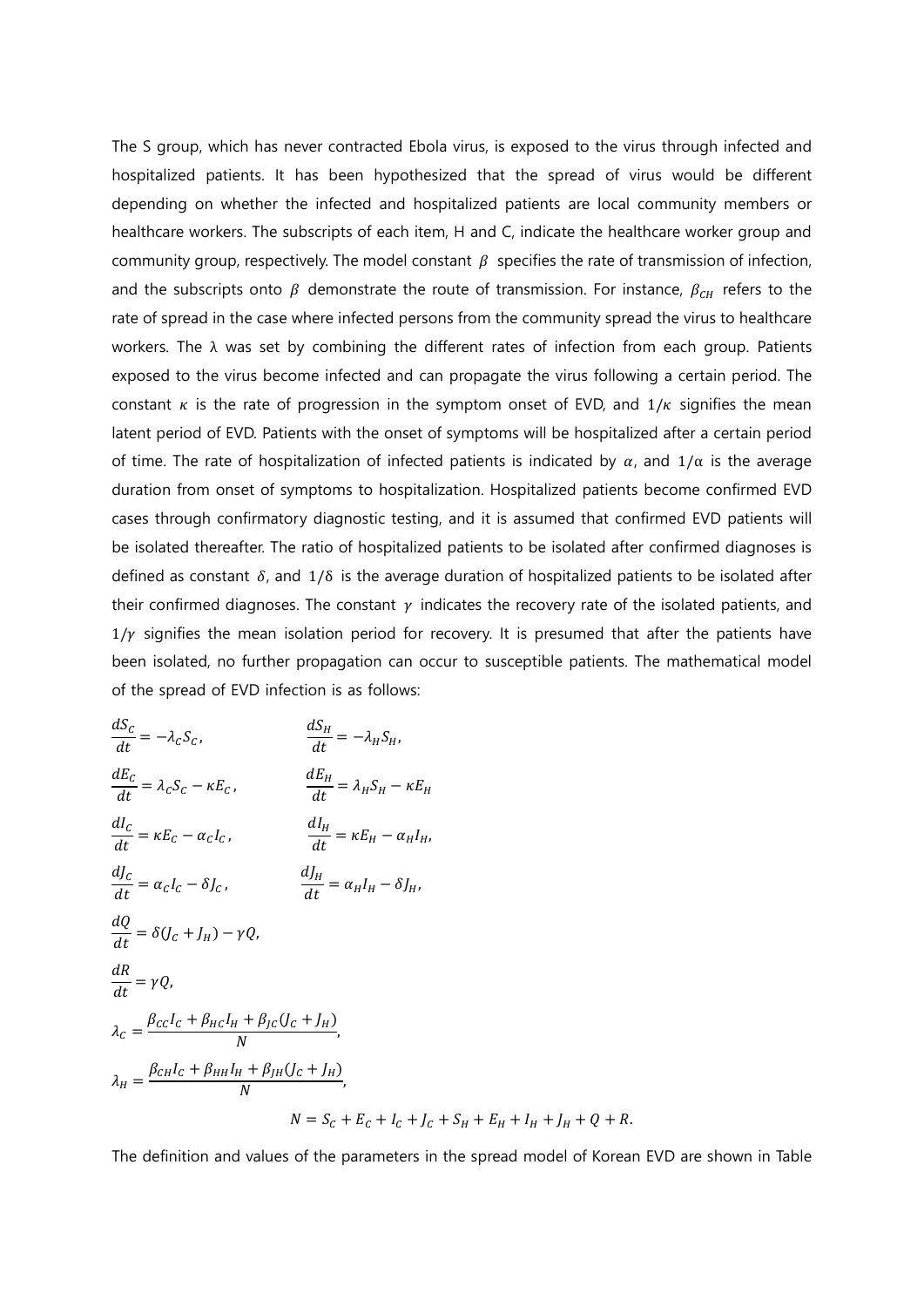1. The rate of transmission of infection  $(\beta)$  is estimated by using the WHO report of new EVD case data for Sierra Leone at the time of the 2014 Western African EVD. EVD epidemic data were estimated by comparing data from the WHO's weekly accumulating patient number and that of the model from corresponding dates. It was also based on rates of transmission of infection that minimize the squared difference between the number of new cases from the data and from the model estimation, using the least square fitting method [2]. In parameter estimation, the direction of spread between the community and healthcare worker groups was not considered. In other words,  $\beta_{HC} = \beta_{CH}$ . The details for estimating the rate of EVD spread using the Sierra Leone data are described in the supplementary data, and all rates of propagation, except for spread by dead bodies, are identical to the Western African model. The total number of susceptible patients  $(S_C(0) + S_H(0))$ in the model is 51,709,000, within which the number of healthcare workers  $(S_H(0))$  is 558,970 [7, 8]. The first imported patient is assumed to be one from the latent patients in the community ( $E_c(0)$  = 1).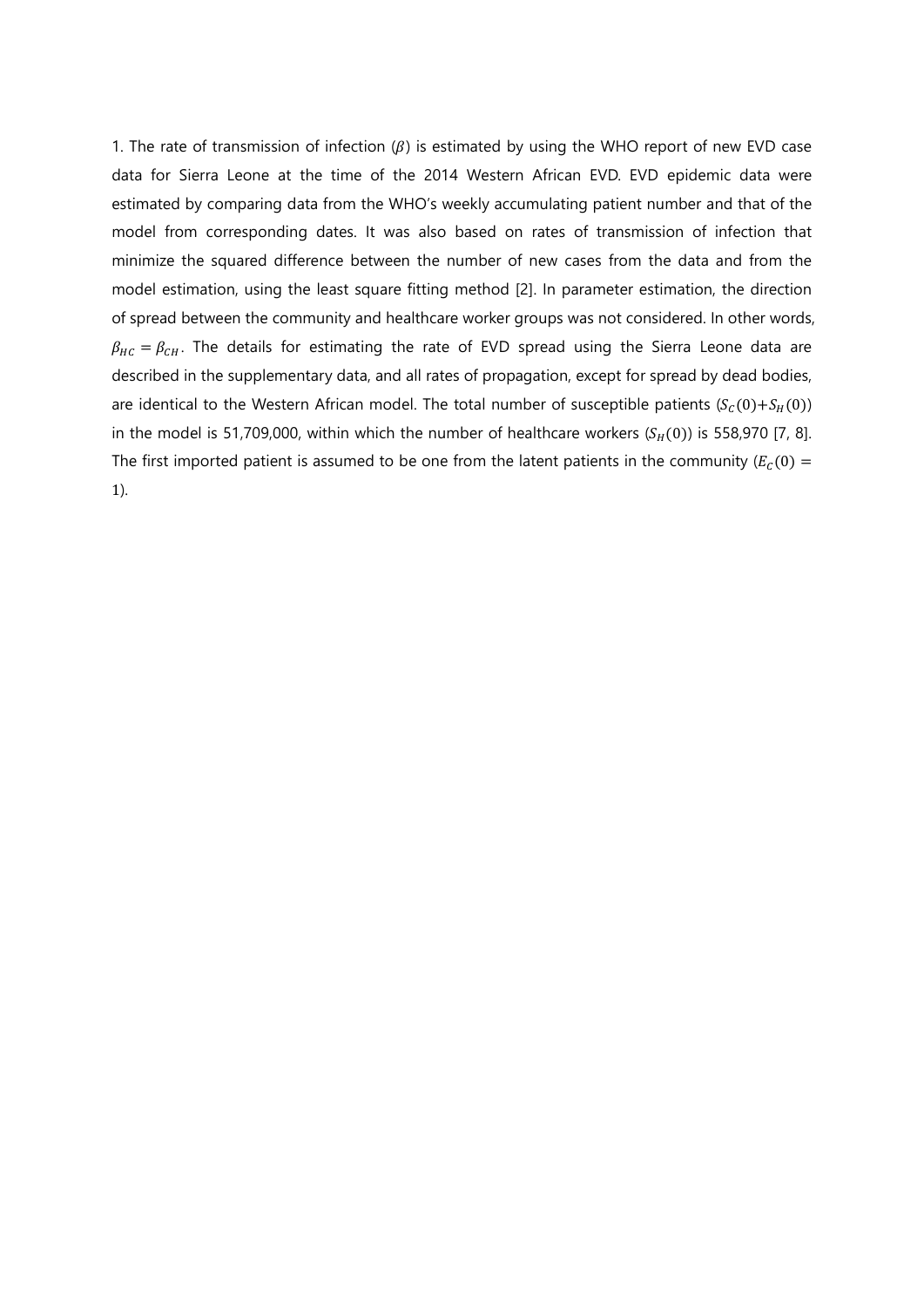| Symbol                      | Description                                                                       | Value   | Reference    |
|-----------------------------|-----------------------------------------------------------------------------------|---------|--------------|
| $\beta_{CC}$                | Transmission rate between community members                                       | 0.1352  | Data-fitting |
| $\beta_{HC}$ , $\beta_{CH}$ | Transmission rate between community members<br>and<br><b>HCWs</b>                 | 0.811   | Data-fitting |
| $\beta_{HH}$                | Transmission rate between HCWs                                                    | 0.811   | Data-fitting |
| $\beta_{JC}$ , $\beta_{CJ}$ | hospitalized<br>Transmission rate between<br>patients<br>and<br>community members | 0.0405  | Data-fitting |
| $\beta_{JH}$                | Transmission rate between hospitalized patients and HCWs                          | 45.5512 | Data-fitting |
| $1/\kappa$                  | Incubation period                                                                 | 11 days | $[1]$        |
| $1/\alpha_c$                | Period of symptom onset to hospitalization of community<br>members                | 4 days  | $[4-6]$      |
| $1/\alpha_H$                | Period of symptom onset to hospitalization of HCWs                                | 3 days  | $[4-6]$      |
| $1/\delta$                  | Period of hospitalization to isolation                                            | 2 days  | $[4-6]$      |
| $1/\gamma$                  | Period of isolation to recovery                                                   | 14 days | $[4-6]$      |

**Table 1: Model parameters to estimate outbreak size of Ebola Virus Disease**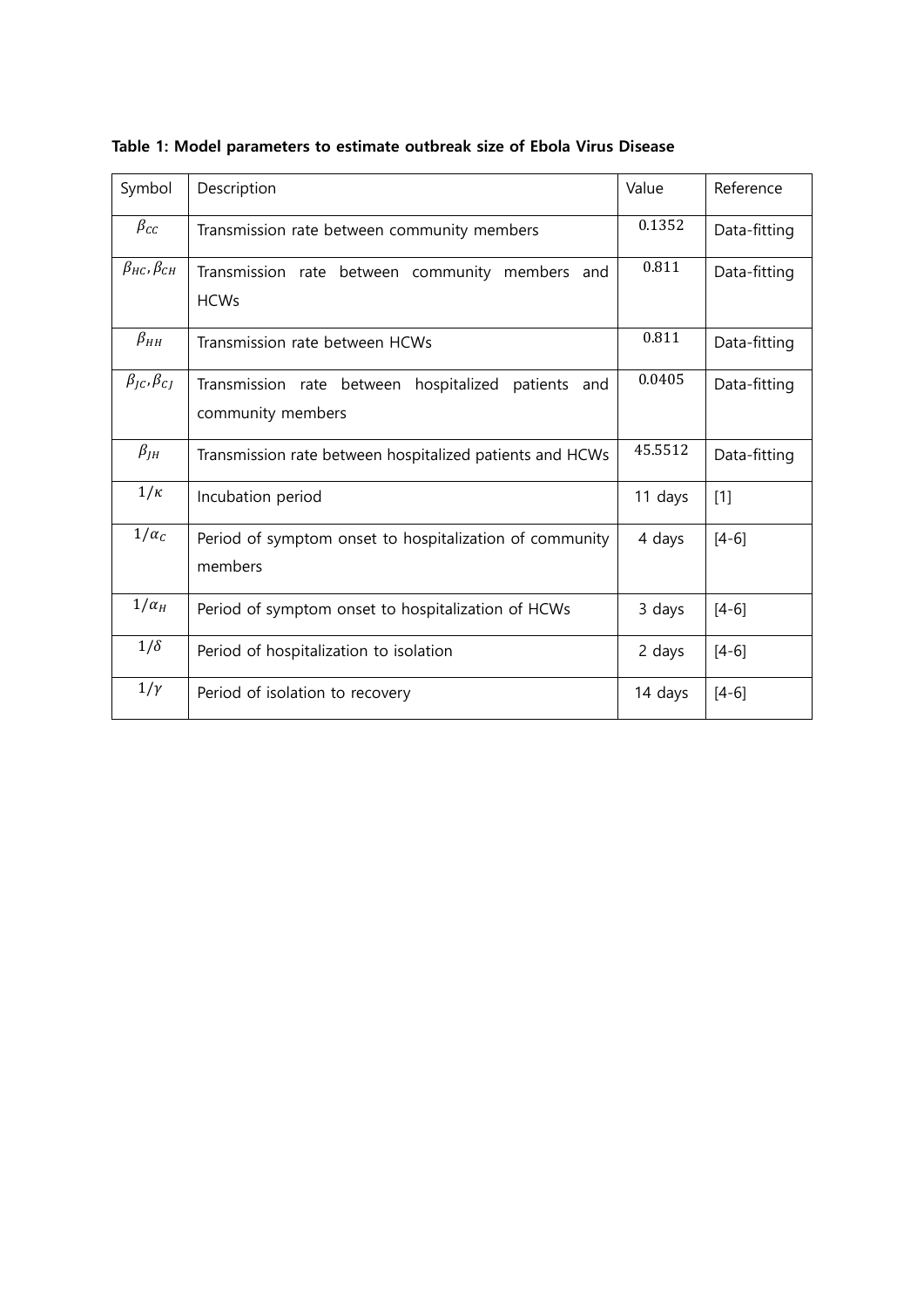In the mathematical model of EVD infection transmission, the basic reproductive number of EVD infections ( $R_0$ ) calculated by the Next-generation method is as follows [9]. Here,  $N_c$  and  $N_H$  refer to the community and healthcare worker population, respectively.

$$
R_0 = \frac{A + \sqrt{A^2 + 4B}}{2},
$$
  
\n
$$
A = \left(\frac{\beta_{CC}}{\alpha_C} + \frac{\beta_{JC}}{\delta}\right) p_C + \left(\frac{\beta_{HH}}{\alpha_H} + \frac{\beta_{JH}}{\delta}\right) p_H
$$
  
\n
$$
B = p_C p_H \left(\frac{\beta_{HC}\beta_{JC}}{\alpha_C\delta} + \frac{\beta_{HC}\beta_{JH}}{\alpha_H\delta} + \frac{\beta_{HC}^2}{\alpha_C\alpha_H} - \frac{\beta_{CC}\beta_{HH}}{\alpha_C\delta} - \frac{\beta_{CH}\beta_{JC}}{\alpha_H\delta}\right),
$$
  
\n
$$
p_C = \frac{N_C}{N}, \qquad p_H = \frac{N_H}{N}.
$$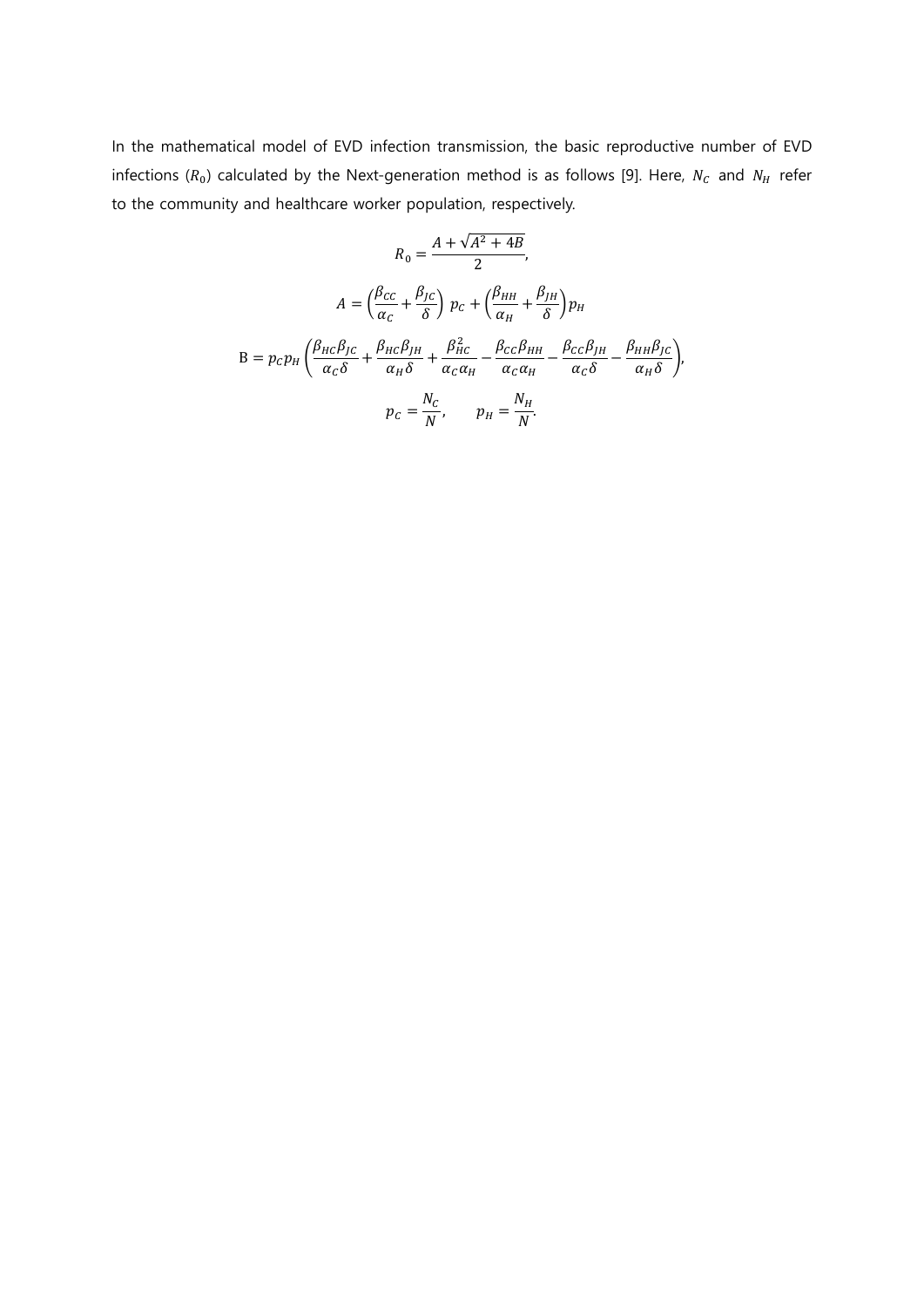The basic reproductive number of infection  $(R_0)$ , when calculated based on SI, was 2.42 before the activation of interim policy, which decreases to 0.76 following the policy. In case of delay in diagnosis scenario (SII), a delay of 3 days (6 days) causes the first case patient to show the basic reproductive number of 4.05 (6.05) which is higher than the previous value of 2.42. Besides, if the duration between confirmation of diagnosis and isolation is shortened from the previous mean of 2 days to 6 hours, it was shown that the basic reproductive number is estimated to be 0.99, which is less than 1, even without activation of the interim policy.

Based on the mathematical model of the domestic spread of EVD transmission, estimates of possible number of patients and duration of outbreak for each corresponding response scenario for domestic imported cases of EVD were made with the Gillespie algorithm, which is a stochastic model simulation that is run by units of individual events [10]. In this study, outbreak duration is defined as the time from arrival of the first patient to recovery of the last patient. In the stochastic simulation by the Gillespie algorithm, the duration between events is inversely related to the sum of propensity related to infection, hospitalization, isolation, and recovery. The propensity of each event is listed in Table 2.

| Transitions                                           | Propensity                                                             |
|-------------------------------------------------------|------------------------------------------------------------------------|
| $S_c \rightarrow S_c - 1$ , $E_c \rightarrow E_c + 1$ | $\frac{\beta_{cc}I_c + \beta_{HC}I_H + \beta_{JC}(J_c + J_H)}{S_c}$    |
| $E_C \rightarrow E_C - 1$ , $I_C \rightarrow I_C + 1$ | $\kappa E_C$                                                           |
| $I_c \rightarrow I_c - 1$ , $I_c \rightarrow I_c + 1$ | $\alpha_c I_c$                                                         |
| $I_c \rightarrow I_c - 1$ , $Q \rightarrow Q + 1$     | $\delta J_C$                                                           |
| $S_H \rightarrow S_H - 1$ , $E_H \rightarrow E_H + 1$ | $\frac{\beta_{CH}I_C + \beta_{HH}I_H + \beta_{JH}(J_C + J_H)}{S_H}S_H$ |
| $E_H \rightarrow E_H - 1$ , $I_H \rightarrow I_H + 1$ | $\kappa E_H$                                                           |
| $I_H \rightarrow I_H - 1$ , $J_H \rightarrow J_H + 1$ | $\alpha_H$ <sub>H</sub>                                                |
| $J_H \rightarrow J_H - 1$ , $Q \rightarrow Q + 1$     | $\delta J_H$                                                           |
| $0 \rightarrow 0 - 1$ . $R \rightarrow R + 1$         | γQ                                                                     |

**Table 2: Possible transitions and propensities in the model**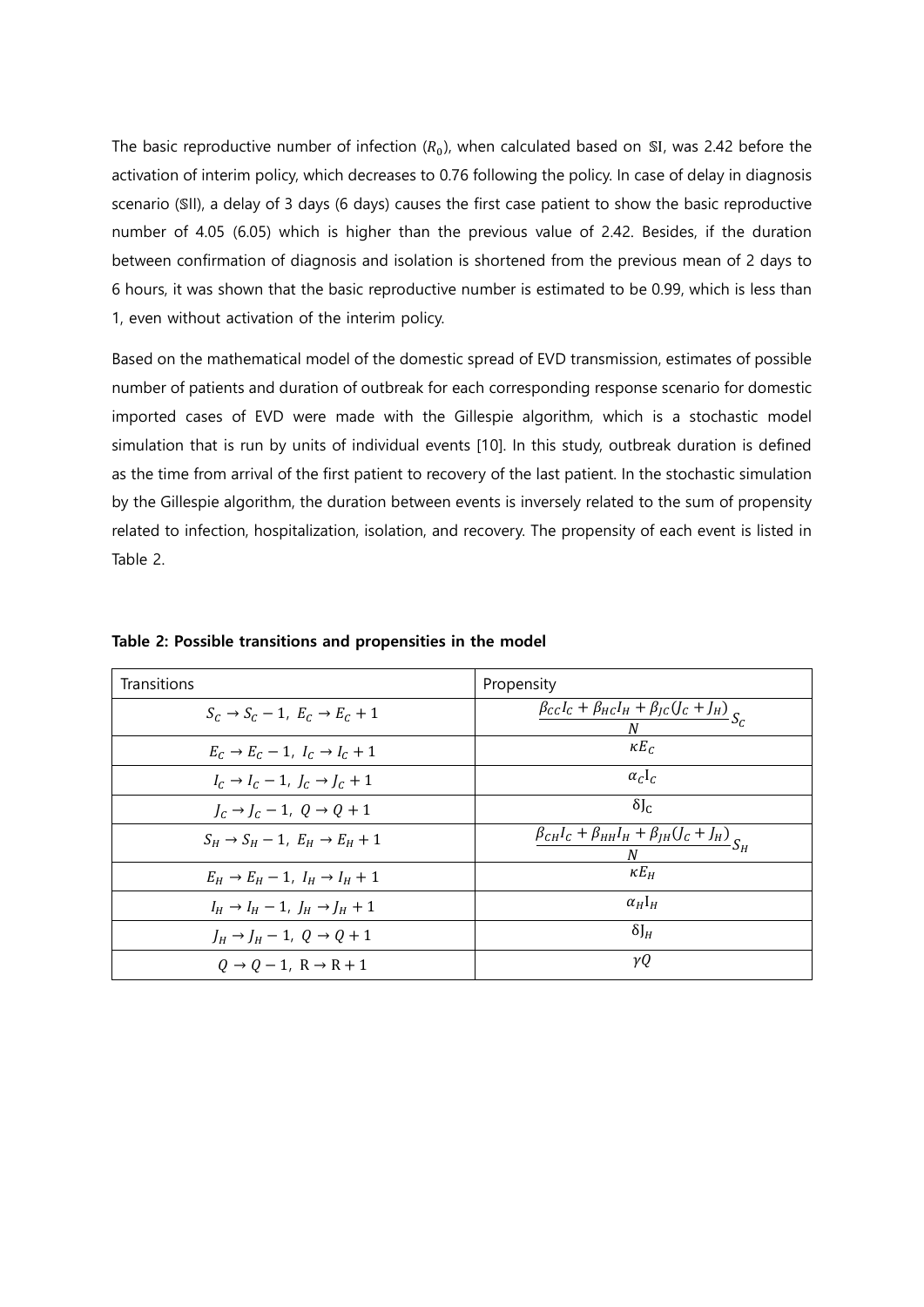Sensitivity analysis

Using the partial rank correlation coefficient (PRCC), we have analyzed the effects of changes in parameters in the mathematical model on model outcome [11]. In this study, the rate of transmission of infection ( $\beta_{cc}$ ,  $\beta_{HC}$ ,  $\beta_{HH}$ ,  $\beta_{JC}$ ), duration of symptom onset to hospitalization (1/ $\alpha_c$ , 1/ $\alpha_H$ ), and duration from confirmed diagnosis of hospitalized patient to isolation (1/δ) were set as variables, and subsequently, the number of secondary infection cases during the transmission period were set as a function of the corresponding variable. In the analysis of susceptibility, the cases of delay in diagnosis and missed imported patients were not considered. In the process of calculating PRCC, in order to perform Latin hypercube sampling of the combined variables applied to the model, the distribution of each variable is assumed to follow a uniform distribution within 0.5–2 times that of the mean values used in the simulation. Table 3 shows the values of PRCC and p (2,000 trials of simulation performed).

It could be confirmed from the PRCC results that the number of secondary infection cases was most sensitive to the rate of transmission of infection of hospitalized patients against healthcare workers and the duration of confirmed diagnosis and isolation among hospitalized patients. Furthermore, the rate of transmission between healthcare workers did not significantly affect the number of secondary infected patients, as shown by the high p values of the PRCC results.

| Parameter    | <b>PRCC</b> | p-value     |
|--------------|-------------|-------------|
| $\beta_{CC}$ | 0.3346      | $10^{-3}$   |
| $\beta_{HC}$ | 0.1127      | $10^{-3}$   |
| $\beta_{HH}$ | 0.0154      | 0.49        |
| $\beta_{IC}$ | 0.2562      | $< 10^{-3}$ |
| $\beta_{JH}$ | 0.9537      | $< 10^{-3}$ |
| $1/\alpha_C$ | 0.3441      | $10^{-3}$   |
| $1/\alpha_H$ | 0.0873      | $10^{-3}$   |
| $1/\delta$   | 0.9615      | $10^{-3}$   |

**Table 3: PRCC of parameters and p-value**